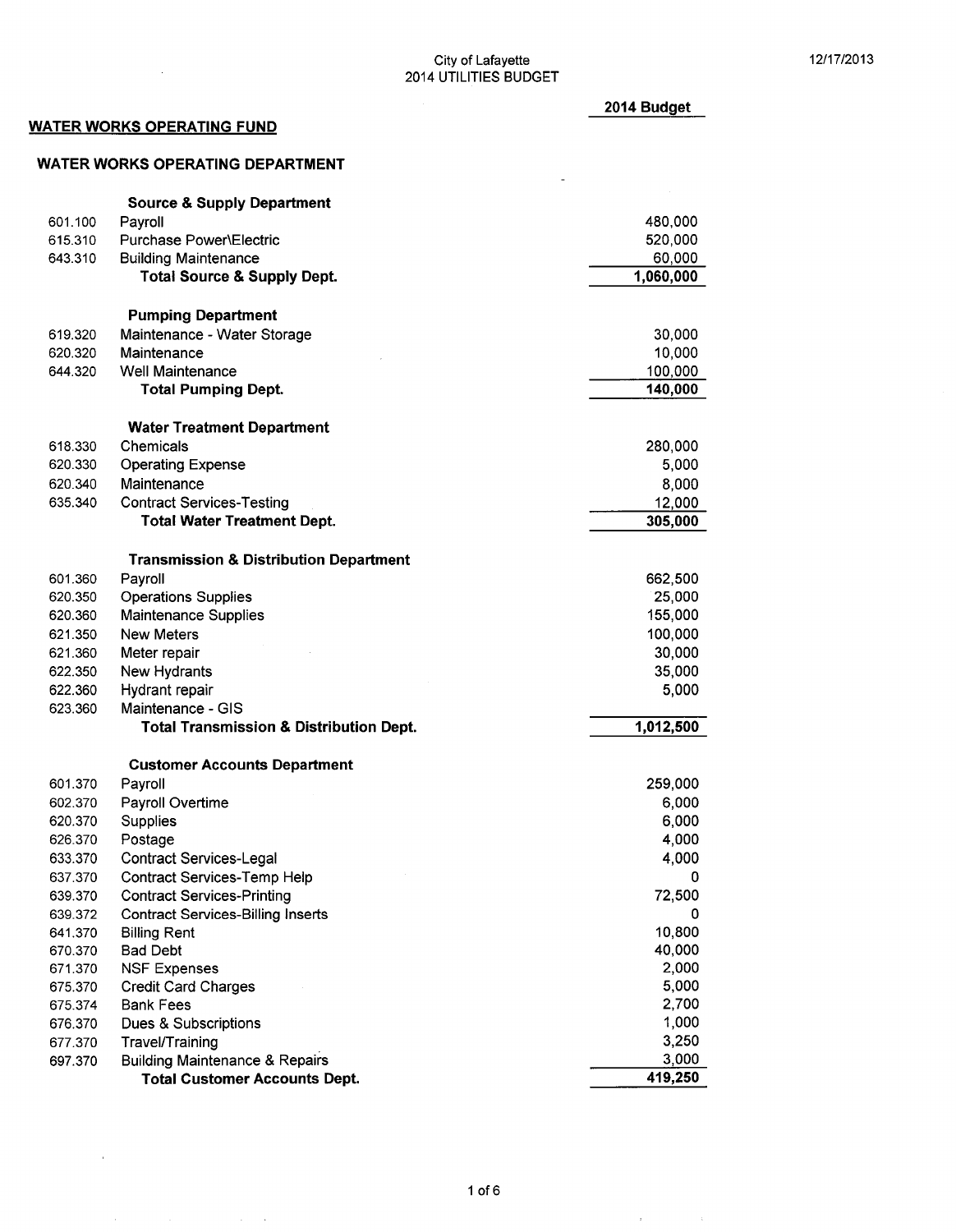$\hat{\mathcal{A}}$ 

### City of Lafayette **12/17/2013** 2014 UTILITIES BUDGET

|         |                                            | 2014 Budget |
|---------|--------------------------------------------|-------------|
|         | <b>Customer Service Meter Department</b>   |             |
| 601.378 | Payroll                                    | 262,000     |
| 602.378 | Payroll Overtime                           | 5,000       |
| 620.378 | Supplies                                   | 10,000      |
| 624.378 | <b>Meter Testing</b>                       | 0           |
|         | <b>Total Customer Service Meter Dept.</b>  | 277,000     |
|         |                                            |             |
|         | <b>Administration Department</b>           |             |
| 601.380 | Payroll Plant Administration               | 237,000     |
| 602.380 | Payroll Overtime                           | 60,000      |
| 603.380 | Payroll Office/Directors                   | 546,000     |
| 603.400 | Payroll Part Time                          | 10,000      |
| 604.000 | <b>Payroll Taxes</b>                       | 189,500     |
| 604.010 | Insurance Workers' Comp                    | 45,000      |
| 604.010 | Insurance-Unemployment Comp                | 12,000      |
| 604.380 | <b>Employee Pensions</b>                   | 263,000     |
| 615.380 | Lease Payment                              | 0           |
| 617.310 | <b>Natural Gas</b>                         | 30,000      |
| 620.380 | Supplies                                   | 20,000      |
| 623.380 | Materials - Safety                         | 30,000      |
| 627.320 | <b>Telephone Equipment</b>                 | 0           |
| 631.380 | <b>Contract Services-Engineering</b>       | 100,000     |
| 633.380 | <b>Contract Services-Legal</b>             | 50,000      |
| 634.380 | <b>Contract Services -Management Fees</b>  | 0           |
| 635.310 | <b>Contract Services-SCD</b>               | 5,000       |
| 636.380 | <b>Contract Services-Other</b>             | 106,500     |
| 637.380 | Contract Services Temp Help-Plant          | 0           |
| 642.380 | <b>Rental Equipment</b>                    | 0           |
| 650.350 | Park Booster                               | 0           |
| 650.380 | <b>Transportation-Maintenance</b>          | 35,000      |
| 651.380 | Transportation-Fuel                        | 85,000      |
| 655.380 | Insurance Deductible                       | 10,000      |
| 657.380 | Insurance General Liability                | 220,000     |
| 659.380 | Insurance-Health                           | 812,000     |
| 660.380 | Advertising                                | 3,500       |
| 675.380 | Telephone                                  | 35,000      |
| 676.380 | Dues & Subscriptions                       | 42,000      |
| 677.380 | Travel & Training                          | 15,000      |
|         | <b>Total Administration Dept.</b>          | 2,961,500   |
|         | <b>General Department</b>                  |             |
| 670.801 | <b>Water Depreciation Transfer Expense</b> | 1,400,000   |
| 679.380 | Income Tax                                 | 100,000     |
| 680.006 | In Lieu of Taxes                           | 770,000     |
|         | <b>Total General Dept.</b>                 | 2,270,000   |
|         | TOTAL WATER WORKS OPERATING FUND           | 8,445,250   |

 $\hat{\vec{r}}$ 

 $\bar{\alpha}$ 

 $\hat{\boldsymbol{\beta}}$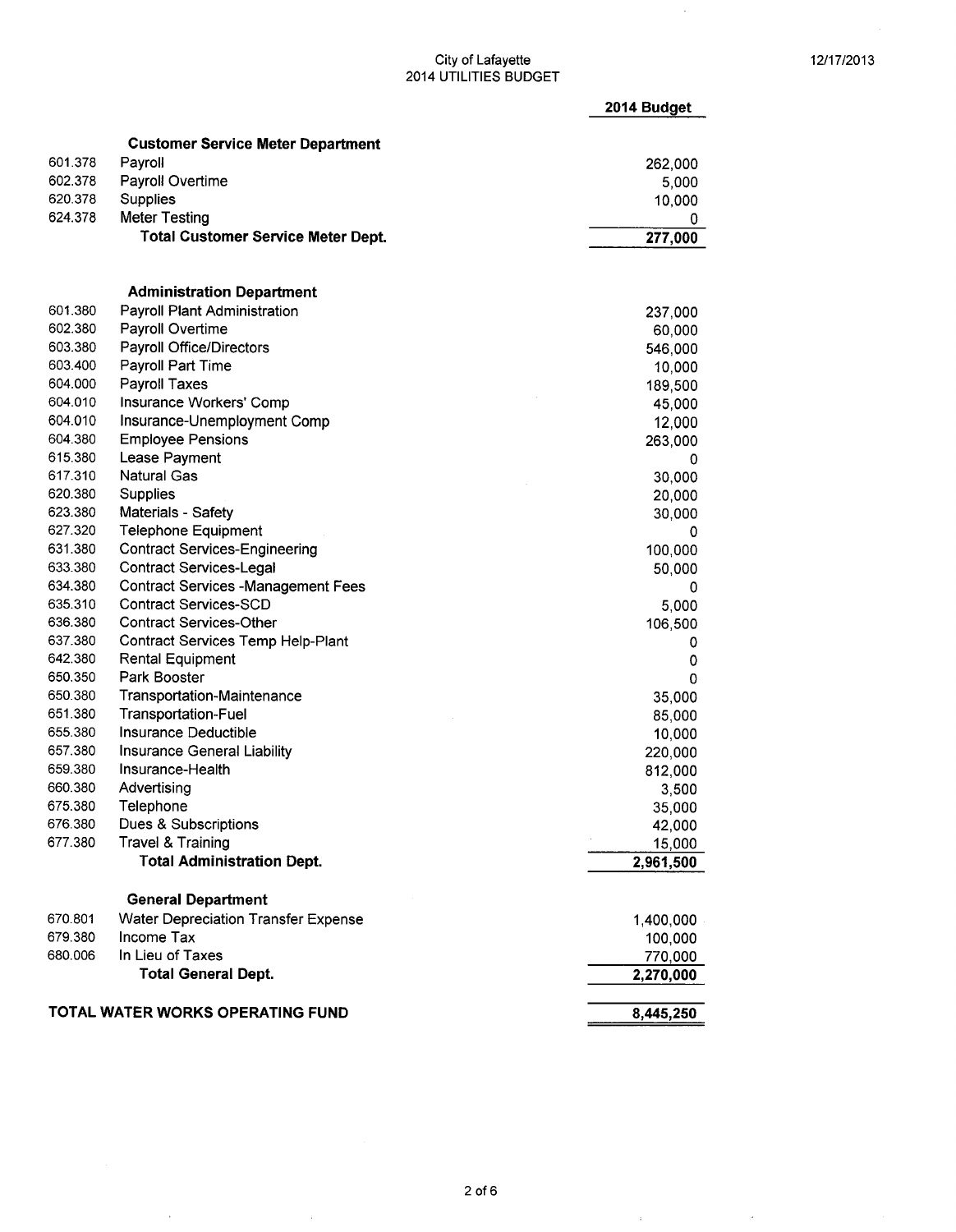2014 Budget

### WATER POLLUTION CONTROL OPERATING FUND

 $\bar{\alpha}$ 

 $\hat{\alpha}$  and  $\hat{\alpha}$ 

 $\bar{\mathcal{A}}$ 

|         | <b>Sewer Operations Department</b>                                        |           |
|---------|---------------------------------------------------------------------------|-----------|
| 701.530 | Payroll                                                                   | 523,000   |
| 702.530 | Payroll Overtime                                                          | 40,000    |
| 703.400 | <b>Payroll Part Time</b>                                                  | 43,000    |
| 715.530 | <b>Purchased Power Electric-Collections</b>                               | 245,000   |
| 717.530 | Purchased Power Gas - Prairie Oaks Lift                                   | 20,000    |
| 718.530 | Chemicals                                                                 | 500,000   |
| 719.530 | Maintenance & Repair Sewer & Lift                                         | 58,000    |
| 720.530 | Material & Supply Sewer Lift                                              | 0         |
| 720.540 | Material & Supply Lift Station                                            | 68,000    |
|         | <b>Total Sewer Operations Dept.</b>                                       | 1,497,000 |
|         | Treatment & Disposal Department                                           |           |
| 701.550 | Payroll                                                                   |           |
| 702.550 |                                                                           | 915,000   |
| 711.550 | Payroll Overtime                                                          | 101,000   |
| 714.550 | Sludge Removal<br><b>Purchased Water</b>                                  | 425,000   |
| 715.550 |                                                                           | 425       |
| 717.550 | <b>Purchased Power Electric-Plant</b><br><b>Purchased Power Gas-Plant</b> | 580,000   |
| 719.550 |                                                                           | 55,000    |
| 720.550 | Maintenance & Repair Building                                             | 340,000   |
|         | <b>Plant Office Supply</b>                                                | 11,000    |
| 735.550 | <b>Contract Services Test - Laboratory</b>                                | 50,000    |
| 735.560 | <b>Contract Services Test - Surveillances</b>                             | 57,000    |
| 757.550 | Insurance Gen Liability                                                   | 220,000   |
| 775.560 | Grit, Grease & Screening                                                  | 20,000    |
|         | <b>Total Treatment &amp; Disposal Department</b>                          | 2,774,425 |

 $\mathcal{A}^{\mathcal{A}}$  and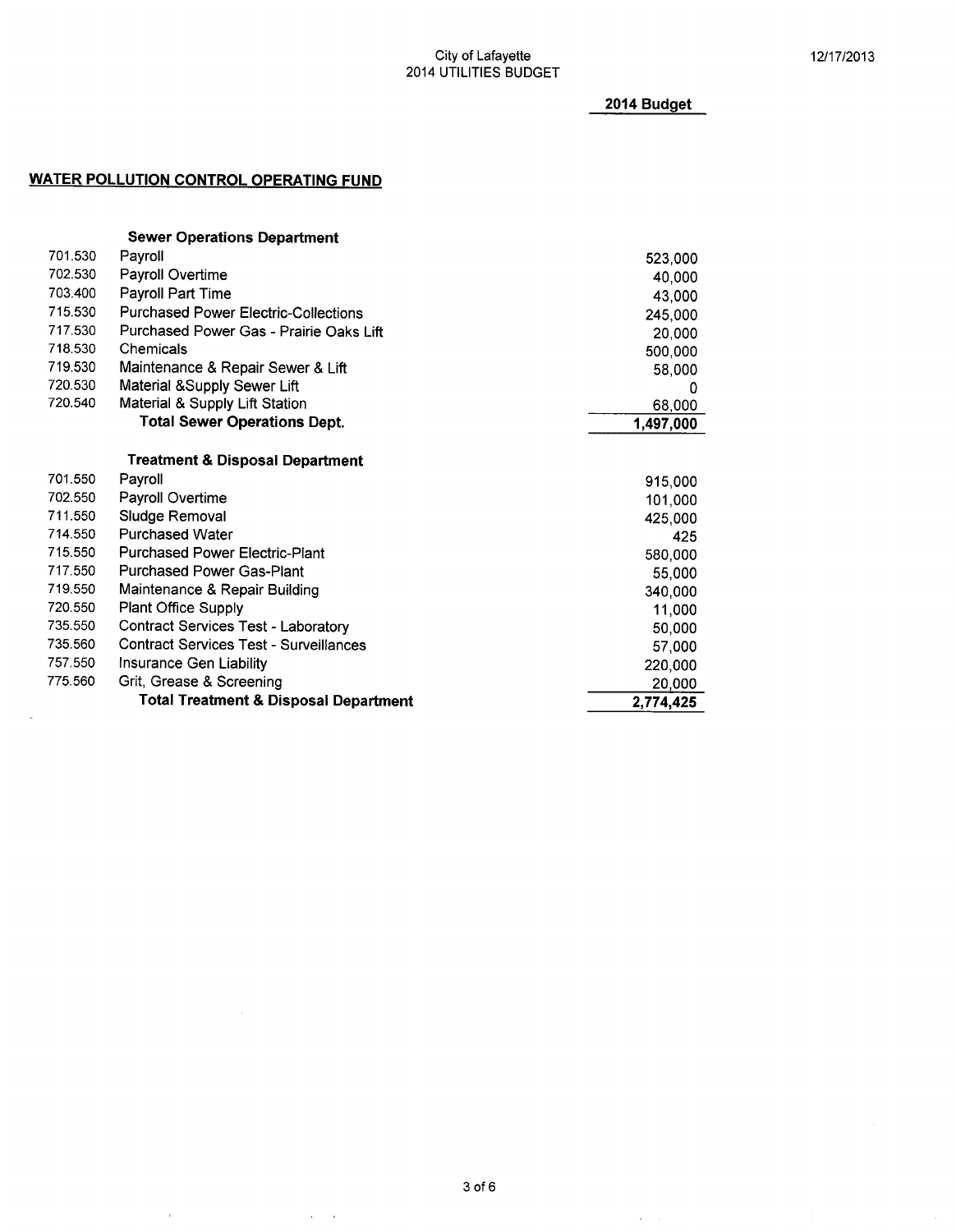$\bar{z}$ 

#### $\frac{12}{17}{2013}$ 2014 UTILITIES BUDGET

|         |                                         | 2014 Budget |
|---------|-----------------------------------------|-------------|
|         | <b>Storm Department</b>                 |             |
| 701.550 | Payroll                                 | 615,000     |
| 702.550 | Payroll Overtime                        | 35,000      |
| 703.550 | Payroll - Management                    | 200,000     |
| 715.550 | <b>Purchased Power Electric-Plant</b>   | 10,000      |
| 719.530 | Maintenance & Repair Sewer & Lift       | 72,500      |
| 720.550 | <b>Plant Supplies</b>                   | 3,500       |
| 720.580 | <b>Office Supplies</b>                  | 0           |
| 721.640 | Rain Garden Supply                      | 35,000      |
| 723.580 | <b>Material &amp; Supply Safety</b>     | 15,000      |
| 727.580 | Material & Supply Uniform               | 3,500       |
| 731.580 | <b>Contract Services - Engineering</b>  | 80,000      |
| 732.580 | <b>Contract Services - Consulting</b>   | 10,000      |
| 733.580 | <b>Contract Services - Legal</b>        | 10,000      |
| 735.550 | <b>Contract Services - Lab</b>          | 1,000       |
| 735.560 | <b>Contract Services - Surveillance</b> | 2,500       |
| 750.580 | <b>Transportation Expense</b>           | 30,000      |
| 751.580 | <b>Transportation Expense Fuel</b>      | 65,000      |
| 760.580 | <b>Advertising Expense</b>              | 300         |
| 775.560 | Grit, Grease & Screening                | 50,000      |
| 776.580 | Dues & Subscriptions                    | 2,000       |
| 777.580 | <b>Training &amp; Seminars</b>          | 3,000       |
| 778.580 | Telephone                               | 2,000       |
|         | <b>Total Storm Dept.</b>                | 1,245,300   |
|         |                                         |             |
|         | <b>Customer Accounts Department</b>     |             |
| 701.570 | Payroll                                 | 259,000     |
| 702.570 | Payroll Overtime                        | 6,000       |
| 720.570 | Supplies                                | 6,000       |
| 726.570 | Postage                                 | 4.000       |

 $\sim$ 

|         | <b>Total Customer Accounts Dept.</b>       | 451,250 |
|---------|--------------------------------------------|---------|
| 797.570 | <b>Building Maintenance &amp; Repairs</b>  | 3,000   |
| 777.570 | Travel/Training                            | 3,250   |
| 776.570 | Dues/Subscriptions                         | 1,000   |
|         |                                            | 2,700   |
| 775.574 | <b>Bank Fees</b>                           |         |
| 775.572 | Lien Fees                                  | 5,000   |
| 775.570 | <b>Credit Card Charges</b>                 | 5,000   |
| 771.570 | <b>NSF Expense</b>                         | 2,000   |
| 770.570 | <b>Bad Debt Expense</b>                    | 45,000  |
| 741.570 | <b>Billing Rent</b>                        | 10,800  |
| 739.572 | <b>Contract Services - Billing Inserts</b> | 0       |
| 739.570 | <b>Contract Services - Printing</b>        | 94,500  |
|         |                                            | 4,000   |
| 733.570 | Contract Services - Legal                  |         |

 $\mathcal{A}^{\mathcal{A}}$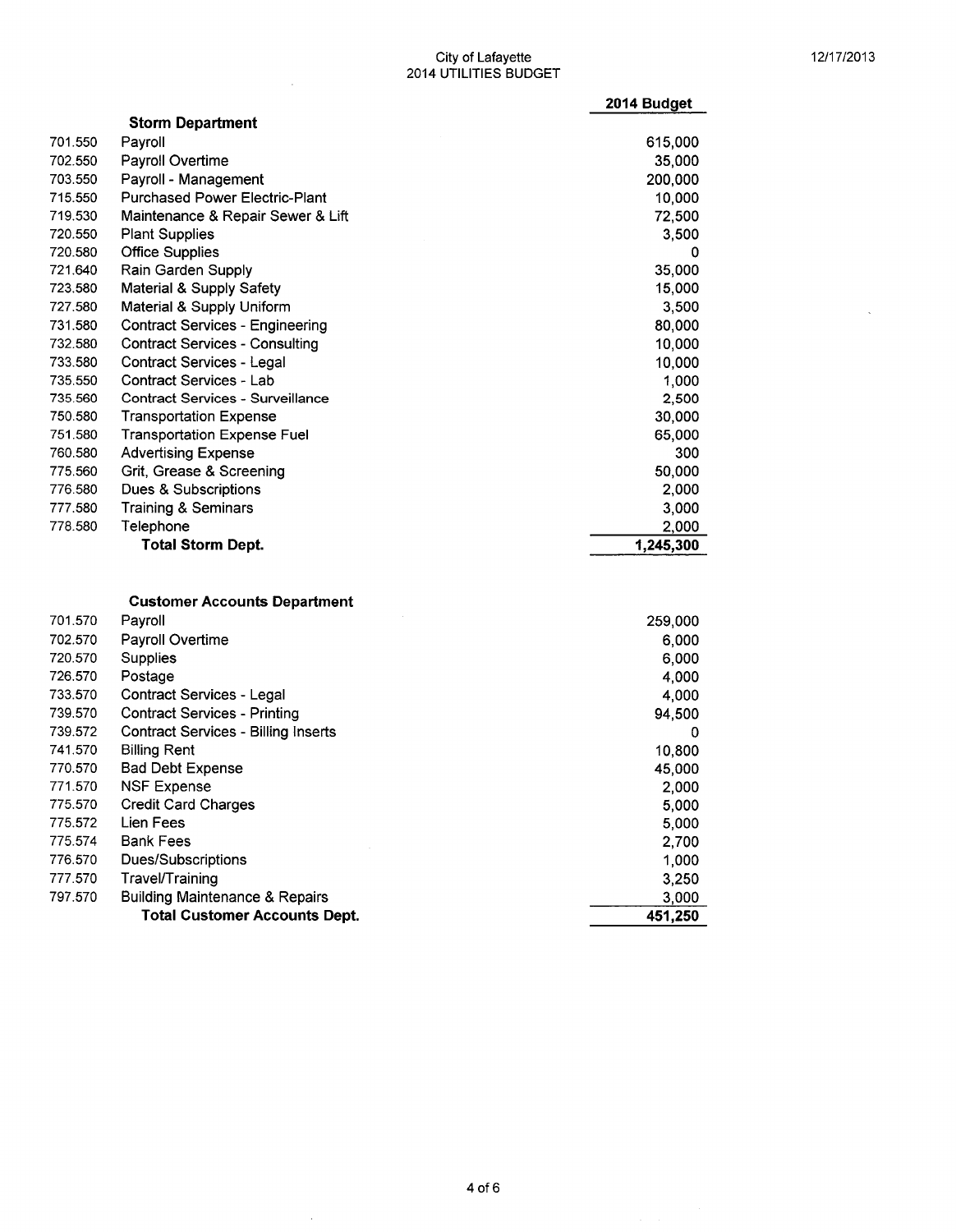### $\bigcirc$  City of Lafayette  $\bigcirc$  12/17/2013 2014 UTILITIES BUDGET

|         |                                              | 2014 Budget |
|---------|----------------------------------------------|-------------|
|         | <b>Customer Service Meter Department</b>     |             |
| 701.578 | Payroll                                      | 262,000     |
| 702.578 | Payroll Overtime (Meter)                     | 2,500       |
|         | <b>Total Customer Service Dept.</b>          | 264,500     |
|         | <b>Administration Department</b>             |             |
| 703.550 | Payroll - Management                         | 665,000     |
| 703.580 | Payroll - Officers / Directors               | 662,000     |
| 702.580 | Payroll Overtime                             | 2,000       |
| 703.400 | Payroll Part Time                            | 2,500       |
| 704.000 | <b>Payroll Taxes</b>                         | 327,000     |
| 704.010 | Insurance Worker's Comp                      | 35,000      |
| 704.040 | Insurance Unemployment Comp                  | 12,000      |
| 704.580 | <b>Employee Pension</b>                      | 450,000     |
| 720.580 | <b>Office Supplies</b>                       | 24,000      |
| 723.580 | Material & Supply Safety                     | 50,000      |
| 727.580 | Material & Supply Uniform                    | 8,000       |
| 731.580 | <b>Contract Services - Engineering</b>       | 75,000      |
| 732.580 | <b>Contract Services - Consulting</b>        | 20,000      |
| 733.580 | <b>Contract Services - Legal</b>             | 90,000      |
| 736.580 | <b>Contract Services - Other</b>             | 105,000     |
| 750.580 | <b>Transportation Expense</b>                | 63,000      |
| 751.580 | <b>Transportation Expense Fuel</b>           | 90,000      |
| 752.580 | <b>Vehicle Lease</b>                         | 0           |
| 757.580 | Insurance Deductible                         | 10,000      |
| 758.580 | Insurance Health                             | 1,055,000   |
| 759.580 | Insurance Other                              | 7,000       |
| 760.580 | Ad Expense                                   | 1,000       |
| 776.580 | Dues & Subscriptions                         | 7,500       |
| 777.580 | <b>Travel &amp; Training</b>                 | 26,000      |
| 778.580 | Telephone                                    | 38,000      |
| 780.002 | <b>Property Taxes</b>                        | 5,000       |
|         | <b>Total Administration Dept.</b>            | 3,830,000   |
|         | <b>General Department</b>                    |             |
| 738.422 | Bond & Note Repayment Expense                | 10,236,380  |
| 771.701 | <b>Depreciation Transfer Expense</b>         | 8,000,000   |
| 780.006 | In Lieu of Taxes                             | 1,930,000   |
|         | <b>Total General Dept.</b>                   | 20,166,380  |
|         |                                              |             |
|         | TOTAL WATER POLLUTION CONTROL OPERATING FUND | 30,228,855  |

 $\mathcal{A}^{\mathcal{A}}$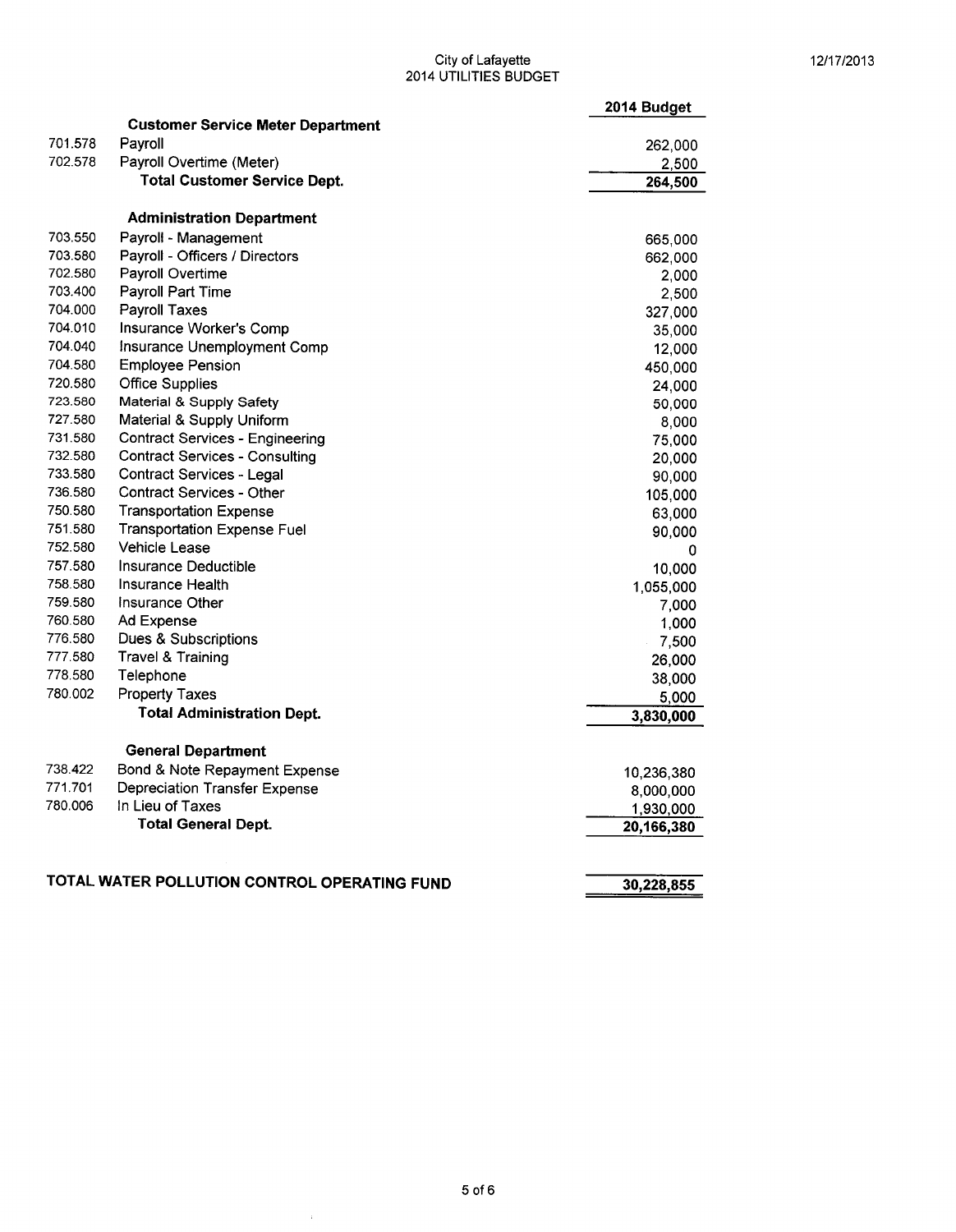### City of Lafayette **12/17/2013** 2014 UTILITIES BUDGET

|             |                                       | 2014 Budget |
|-------------|---------------------------------------|-------------|
| WATER WORKS |                                       |             |
|             | <b>WATER BOND &amp; INTEREST FUND</b> |             |
| 634.580     | <b>Bond Administration Fee</b>        | 0           |
| 638.422     | <b>Bond Principal Repayment</b>       | 0           |
| 666.030     | Interest - Long Term Debt             | 0           |
|             | TOTAL WATER BOND & INTEREST FUND      |             |
|             | <b>WATER DEPRECIATION FUND</b>        |             |
| 640.440     | <b>Capital Assets Purchases</b>       | 1,470,000   |
|             | <b>TOTAL WATER DEPRECIATION FUND</b>  | 1,470,000   |

## WATER POLLUTION CONTROL

|         | <b>WATER POLLUTION CONTROL BOND &amp; INTEREST FUND</b>                             |                        |
|---------|-------------------------------------------------------------------------------------|------------------------|
| 734.580 | <b>Bond Administration Fee</b>                                                      | 5.000                  |
| 738.400 | Note Principle Payment                                                              | 0                      |
| 738.422 | Interest on Long Term Debt                                                          | 3,960,362              |
| 766.030 | <b>Bond Principle Repayment</b>                                                     | 6.025.000              |
| 766.050 | Interest - Other                                                                    | o                      |
|         |                                                                                     |                        |
|         | TOTAL WATER POLLUTION CONTROL B & I FUND                                            | 9,990,362              |
|         |                                                                                     |                        |
| 740.160 | <b>WATER POLLUTION CONTROL DEPRECIATION FUND</b><br><b>Capital Assets Purchases</b> |                        |
| 740.160 | <b>Storm Capital Assets Purchases</b>                                               | 8,000,000<br>1,300,000 |

 $\sim$